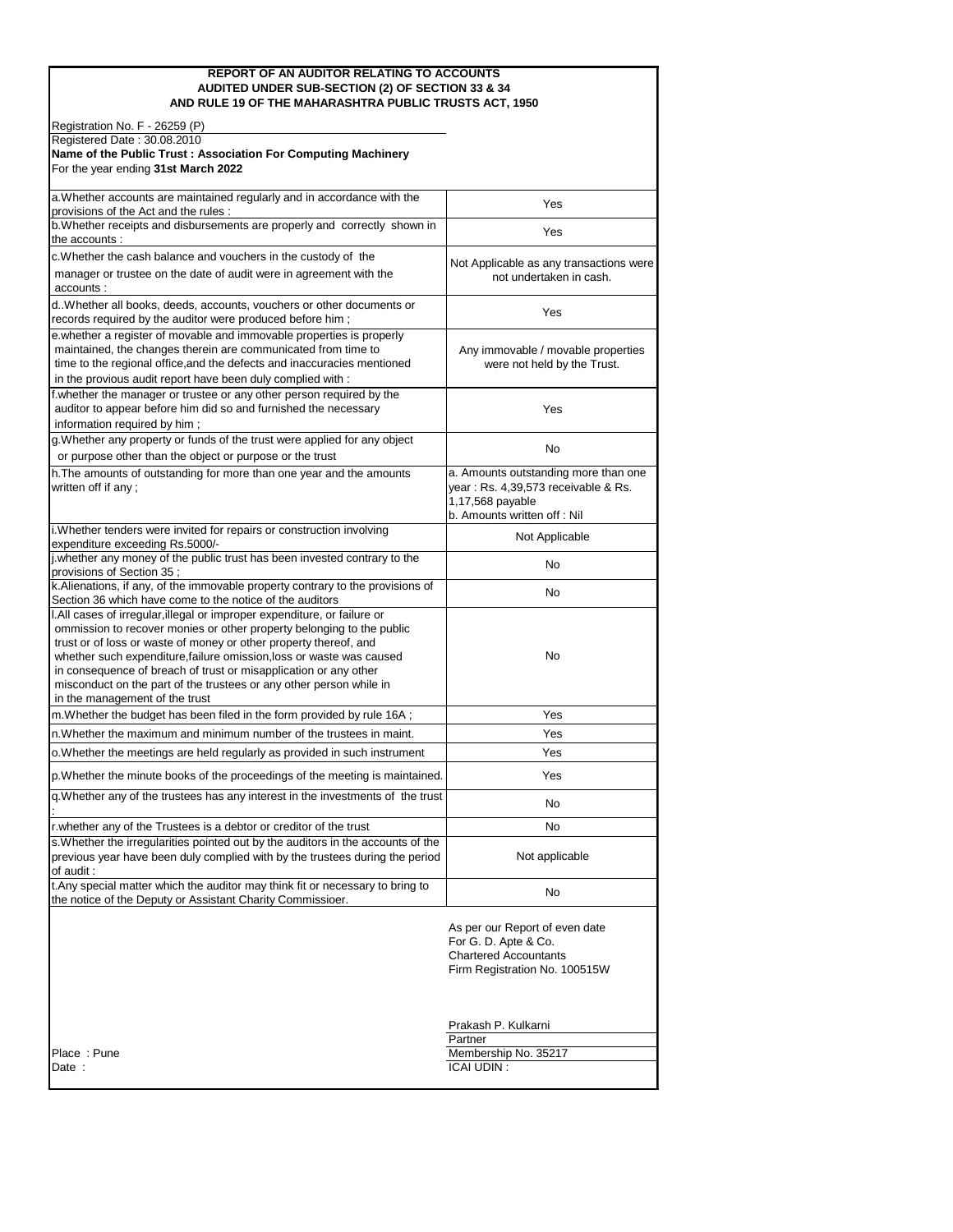| Name of the Public Trust: Association For Computing Machinery<br>Registration No. F - 26259 (P) |                                                    |              |                                            |              |                                            |           |                   |
|-------------------------------------------------------------------------------------------------|----------------------------------------------------|--------------|--------------------------------------------|--------------|--------------------------------------------|-----------|-------------------|
| Address: Aryabhat-Pingla, Plot No. 9/A/as Near Padale Palace, Erandawan, Pune 411016            |                                                    |              |                                            |              |                                            |           |                   |
|                                                                                                 |                                                    |              | <b>Balance Sheet as at 31st March 2022</b> |              |                                            |           |                   |
| <b>FUNDS &amp; LIABILITIES</b>                                                                  |                                                    |              | <b>AMOUNT Rs.</b>                          |              | <b>PROPERTY AND ASSETS</b>                 |           | <b>AMOUNT Rs.</b> |
| 31.03.2021                                                                                      |                                                    |              | 31.03.2022                                 | 31.03.2021   |                                            |           | 31.03.2022        |
|                                                                                                 | <b>Trust Funds or Corpus</b>                       |              |                                            |              | <b>Invesments</b>                          |           |                   |
| 1.08.750                                                                                        | Balance as per last Balance Sheet                  | 1,08,750     |                                            |              |                                            |           |                   |
|                                                                                                 | Add: Trust Fund contribution during                |              |                                            |              |                                            |           |                   |
|                                                                                                 | the year                                           |              |                                            |              | <b>Income Outstanding</b>                  |           |                   |
|                                                                                                 |                                                    |              | 1,08,750                                   |              | 5,66,463 Sponsorship Receivable            |           | 4,89,933          |
|                                                                                                 |                                                    |              |                                            |              |                                            |           |                   |
|                                                                                                 | Liabilties for:                                    |              |                                            |              | <b>Advances</b>                            |           |                   |
|                                                                                                 | 50,956 (a) Duties & Taxes                          | 2,71,800     |                                            |              | 80,065 To Suppliers                        | 2,37,189  |                   |
|                                                                                                 | 1,17,843 b) Expenses                               | 1,23,987     |                                            |              | 19,808   To Others- TDS paid in advance    | 19,808    | 2,56,997          |
|                                                                                                 | 21,000 $\vert$ c) Audit Fees                       | 30,000       |                                            | 99,873       |                                            |           |                   |
|                                                                                                 | d) Income received in advance                      |              | 4,25,787                                   |              | <b>Other Receivables</b>                   |           |                   |
| 1,89,799                                                                                        |                                                    |              |                                            |              | 13,21,033 GST ITC Receivable               | 10,55,562 |                   |
|                                                                                                 |                                                    |              |                                            | 46,48,895    | 33,27,861   TDS Receivable                 | 41,04,166 | 51,59,728         |
|                                                                                                 |                                                    |              |                                            |              | <b>Cash and Bank Balances</b>              |           |                   |
|                                                                                                 | <b>Income and Expenditure Account</b>              |              |                                            | 86,98,055    | Savings Bank A/cs                          |           | 123,41,525        |
| 408,39,670                                                                                      | Bal. as per last Balance Sheet                     | 512, 16, 165 |                                            |              | As Per Schedule 'B'                        |           |                   |
|                                                                                                 | Less: Appropriation (if any)                       |              |                                            |              | 375,01,428   Fixed Deposits with HDFC Bank |           | 490,67,893        |
|                                                                                                 | 103,76,495 Add: Surplus Transferred from I & E A/c | 155,65,374   |                                            | 461,99,483   |                                            |           |                   |
|                                                                                                 | Less : Deficit (As per I & E A/c)                  |              | 667,81,539                                 |              |                                            |           |                   |
| 512, 16, 165                                                                                    |                                                    |              |                                            |              |                                            |           |                   |
| 515,14,714                                                                                      | <b>Total Rs.</b>                                   |              | 673,16,076                                 | 515, 14, 714 | <b>Total Rs.</b>                           |           | 673,16,076        |

Note: The above Balance Sheet to the best of our belief contains a true account of the Funds and liabilities and of the Property and / Assests of the trust

As per our Report of even date For G. D. Apte & Co. Chartered Accountants Firm Registration No. 100515W

The Maharashtra Public Trust Act, 1950

Schedule VIII Vide Rule 17(1)

President Secretary Treasurer **President** Prakash P. Kulkarni Partner Membership No. 35217 Date: ICAI UDIN : ICAI UDIN : ICAI UDIN : ICAI UDIN : ICAI UDIN : ICAI UDIN : ICAI UDIN : ICAI UDIN : ICAI UDIN : ICAI UDIN : ICAI UDIN : ICAI UDIN : ICAI UDIN : ICAI UDIN : ICAI UDIN : ICAI UDIN : ICAI UDIN : ICAI UDIN :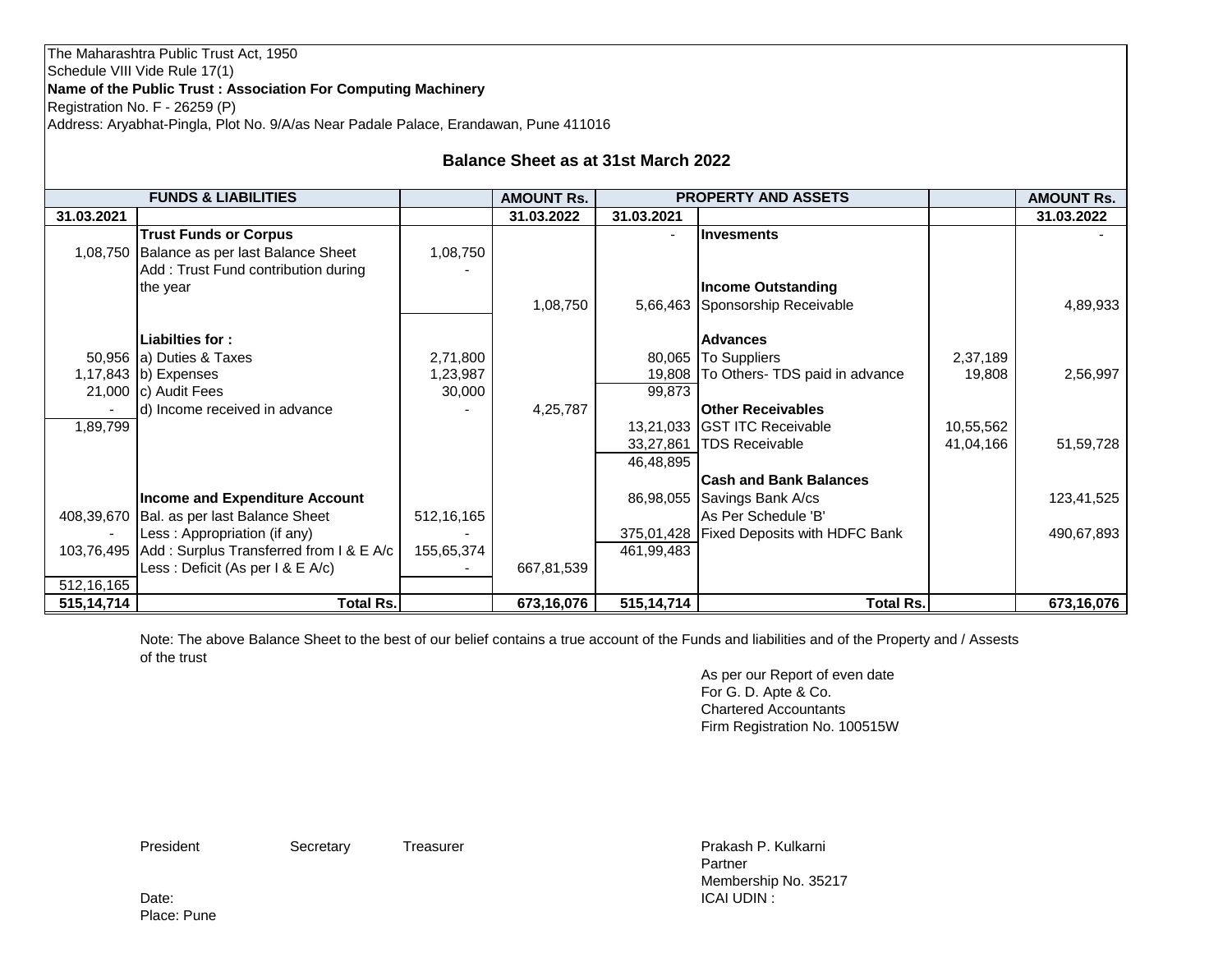#### The Maharashtra Public Trust Act, 1950 Schedule VIII Vide Rule 17(1) **Name of the Public Trust : Association For Computing Machinery** Registration No. F - 26259 (P) Address: Aryabhat-Pingla, Plot No. 9/A/as Near Padale Palace, Erandawan, Pune 411016

#### **Income & Expenditure Account for the year ended on 31.03.2022**

|            | <b>EXPENDITURE</b>                                            |            | <b>AMOUNT Rs.</b> |                    | <b>INCOME</b>                      |           |            | <b>AMOUNT Rs.</b> |
|------------|---------------------------------------------------------------|------------|-------------------|--------------------|------------------------------------|-----------|------------|-------------------|
| 2020-21    |                                                               |            | 2021-22           | 2020-21            |                                    |           |            | 2021-22           |
|            | <b>To Establishment Expenditure</b>                           |            |                   |                    | By Contribution towards            |           |            |                   |
|            | 56,85,384 Professional Fees                                   | 62,48,235  |                   |                    | 127,61,405   Members' Subscription |           | 147,28,534 |                   |
|            | 94,198 Meeting Expenses                                       | 1,00,600   |                   |                    | 6,10,345 Registration fees         |           | 14,71,146  |                   |
|            | 2,15,908 Membership Fess Collection Charges                   | 2,50,719   |                   | 22,50,000 Donation |                                    |           | 16,75,000  |                   |
|            | 21,000 Audit Fees                                             | 30,000     |                   |                    | 84,40,000 Sponsorship received     |           | 124,50,000 | 303,24,680        |
| 71         | <b>Bank Charges</b>                                           | 143        |                   | 240,61,750         |                                    |           |            |                   |
|            | 48,084 Office & General Expenses                              | 1,460      |                   |                    | <b>By Interest</b>                 |           |            |                   |
|            | Postage & Courier Charges                                     | 1,30,530   |                   |                    | Interest on bank a/cs              |           |            |                   |
|            | Donation Refunded                                             | 1,00,000   |                   |                    | 3,18,183 a) Saving accounts        |           | 3,82,788   |                   |
|            | 48,518 Miscellaneous expenses                                 | 38,601     |                   |                    | 23,20,781 b) Fixed deposits        |           | 23,21,050  | 27,03,838         |
|            | 36,367 Sundry Balance Written Off                             |            | 69,00,288         | 26,38,964          |                                    |           |            |                   |
| 61,49,530  |                                                               |            |                   |                    |                                    |           |            |                   |
|            | To Expenditure on objects of the Trust                        |            |                   |                    | By Income From Other Sources       |           |            |                   |
|            | a) Religious                                                  |            |                   |                    | 10,38,620 Other Income             |           |            | 887               |
| 112,13,310 | b) Educational                                                | 105,63,742 |                   |                    |                                    |           |            |                   |
|            | c) Medical Relief                                             |            |                   |                    |                                    |           |            |                   |
|            | d) Relief of poverty                                          |            |                   |                    |                                    |           |            |                   |
|            | e) Other Charitable objects                                   | $\sim$     | 105,63,742        |                    |                                    |           |            |                   |
|            |                                                               |            |                   |                    |                                    |           |            |                   |
|            | 103,76,495 By Surplus/(Deficit) carried over to Balance Sheet |            | 155,65,374        |                    |                                    |           |            |                   |
|            |                                                               |            |                   |                    |                                    |           |            |                   |
| 277,39,334 | <b>Total Rs.</b>                                              |            | 330,29,405        | 277,39,334         |                                    | Total Rs. |            | 330,29,405        |

As per our Report of even date For G. D. Apte & Co. Chartered Accountants Firm Registration No. 100515W

President Secretary **Treasurer President President** Prakash P. Kulkarni Partner Membership No. 35217<br>ICAI UDIN : Date: ICAI UDIN :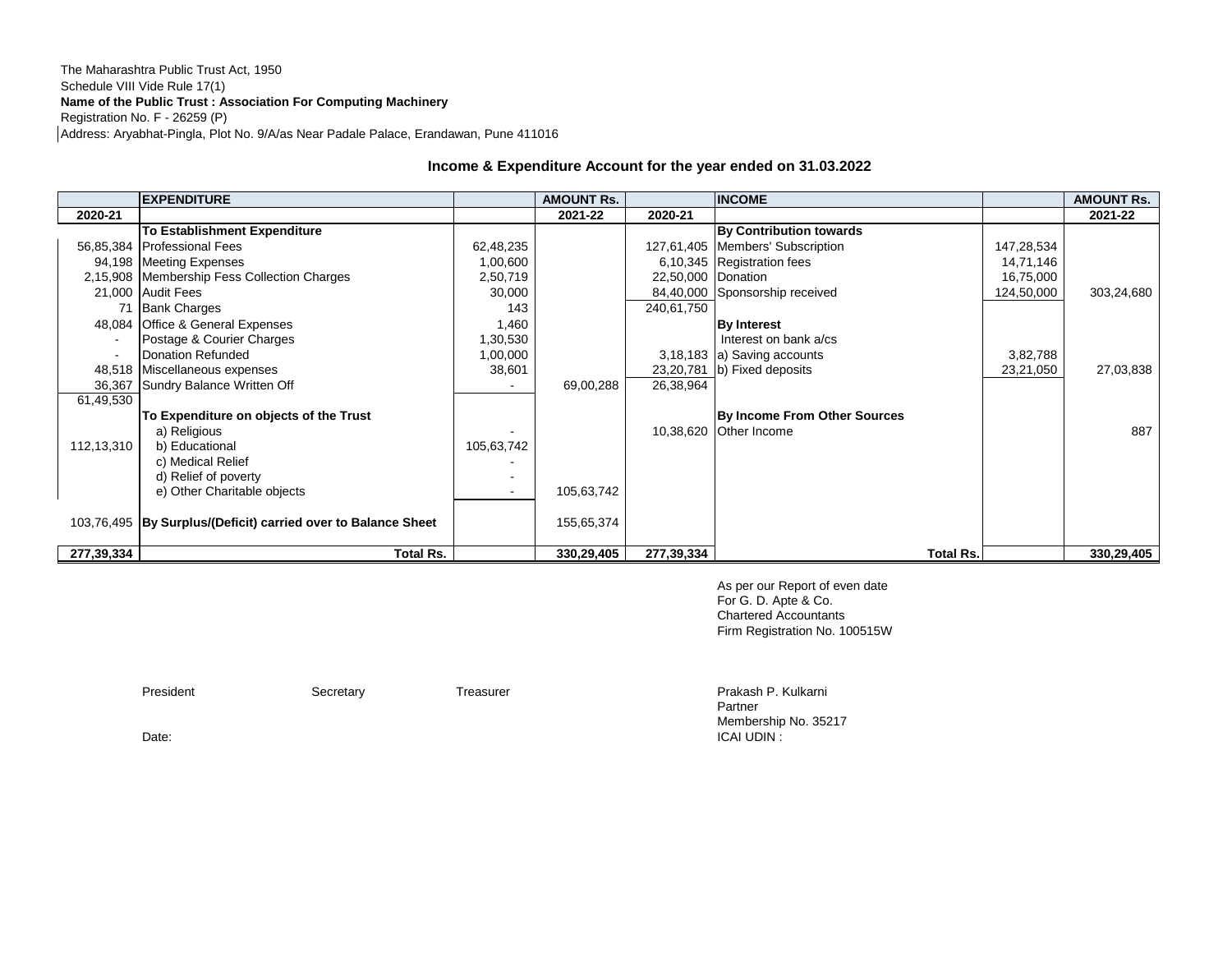# **Association of Computing Machinery**

#### **Significant Accounting Policies for the year 2021-22**

## **Schedule "A"**

## **1. Basis of Accounting:**

The financial statements are prepared as a going concern under the accrual system of accounting (unless otherwise stated), historical cost convention and in accordance with the Generally Accepted Accounting Principles (GAAP) in India.

## **2. Revenue and Expenditure Recognition:**

Income and expenses are accounted for on accrual basis.

# **3. Accounting of Goods and Service Tax (GST):**

Accounting of GST on outward & inward supplies is done on accrual basis.

Full input tax credit is availed in respect of services availed in various states (including Maharashtra & other states)

> As per our Report of even date For G. D. Apte & Co. Chartered Accountants Firm Registration No. 100515W

| President   | Secretary | Treasurer | Prakash P. Kulkarni  |  |
|-------------|-----------|-----------|----------------------|--|
|             |           |           | Partner              |  |
|             |           |           | Membership No. 35217 |  |
| Date:       |           |           | <b>ICAI UDIN:</b>    |  |
| Place: Pune |           |           |                      |  |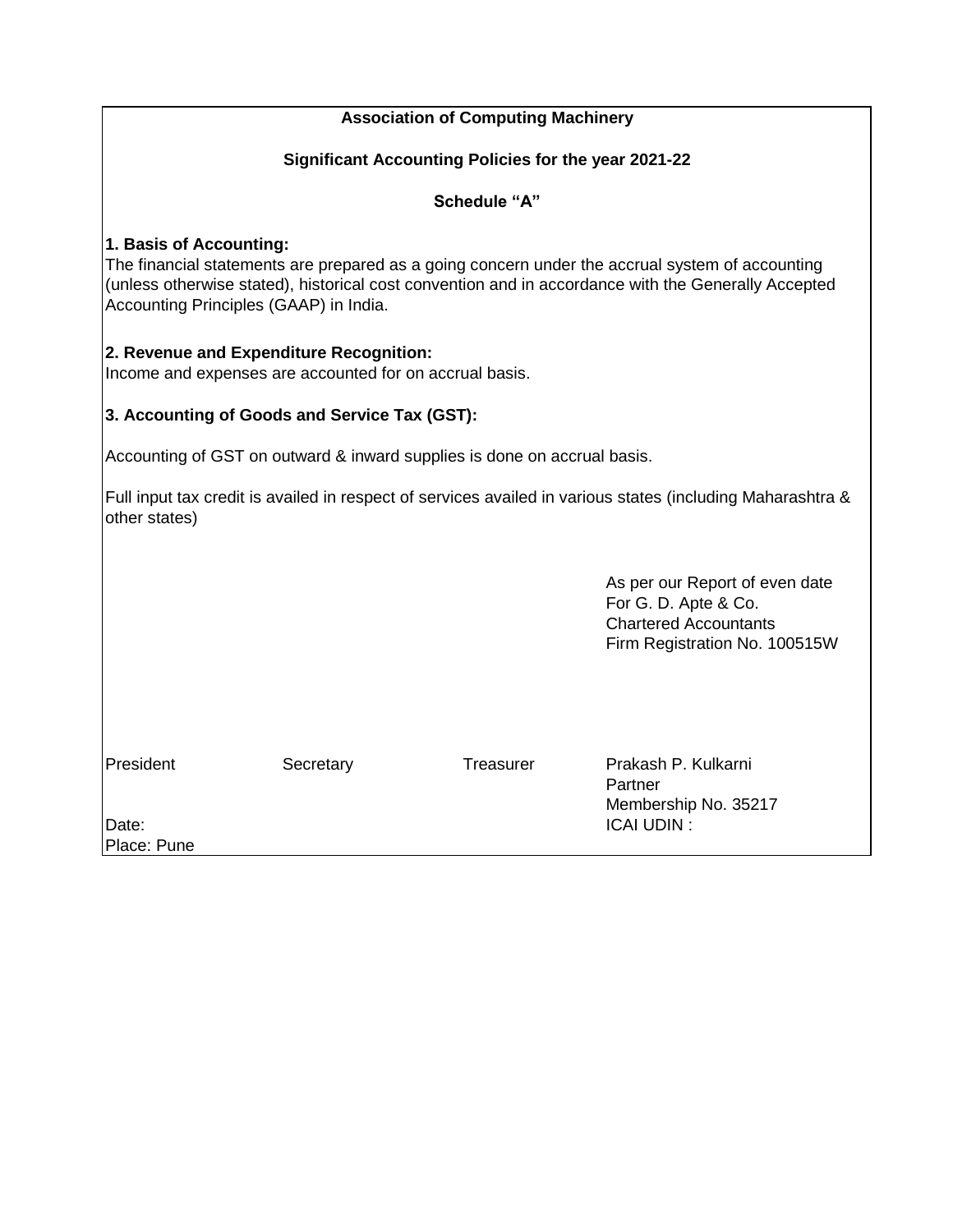**Name of the Public Trust : Association For Computing Machinery Registration No. F - 26259 (P) Schedule 'B' : Cash & Bank Balances Particulars Amount Rs. 31.03.2021 31.03.2022 Balances in Savings A/c with HDFC Bank:** 31,71,796 1731 ACM HDFC Bank A/c 1731 58,11,368 8,53,687 2462 ACM Online 50100057312462 8,76,627 38 ACM 50100070032624 38 1,152 HDFC Bank ABI A/C - 1947 1,188 6,310 HDFC Bank Ahmedabad A/c 3864 6,501 5,668 HDFC Bank APSEC 2015- 71118 **6.126** 66,967 HDFC Bank Chennai A/c 1930 9,10,061 10,757 HDFC Bank Cochin A/C 87101 10,757 10,757 5,01,715 HDFC Bank Delhi NCR 9641 [13,201,715 | 5,16,937 45,405 HDFC Bank Gandhinagar A/c 3775 46,784 75,486 HDFC BANK Goa 8946 77,776 1,218 HDFC Bank - ICSE 2014 A/c No 32549591 | 1,254 17,55,552 HDFC Bank IKDD  $\overline{A/c}$  1903 7,34,989 HDFC Bank (ISOFT) A/c - 1913 | 7,57,288 96,198 HDFC Bank (IW) A/C - 1920 99,117 4,43,565 HDFC Bank Kolkata Chapter 75566 4,57,023 2,40,876 HDFC Bank Ltd. ACM ISEC - 2640 2,48,184 60,271 HDFC Bank Ltd. Hyderabad A/c 949 60,271 5,10,683 HDFC Bank Ltd. Pune A/c 1775 15,26,177 1,04,418 HDFC BANK Nagpur 9057 1,07,585 11,303 HDFC BANK Trivendram 8666 11,303 HDFC BANK Trivendram 8666  **86,98,055 Total 123,41,525**